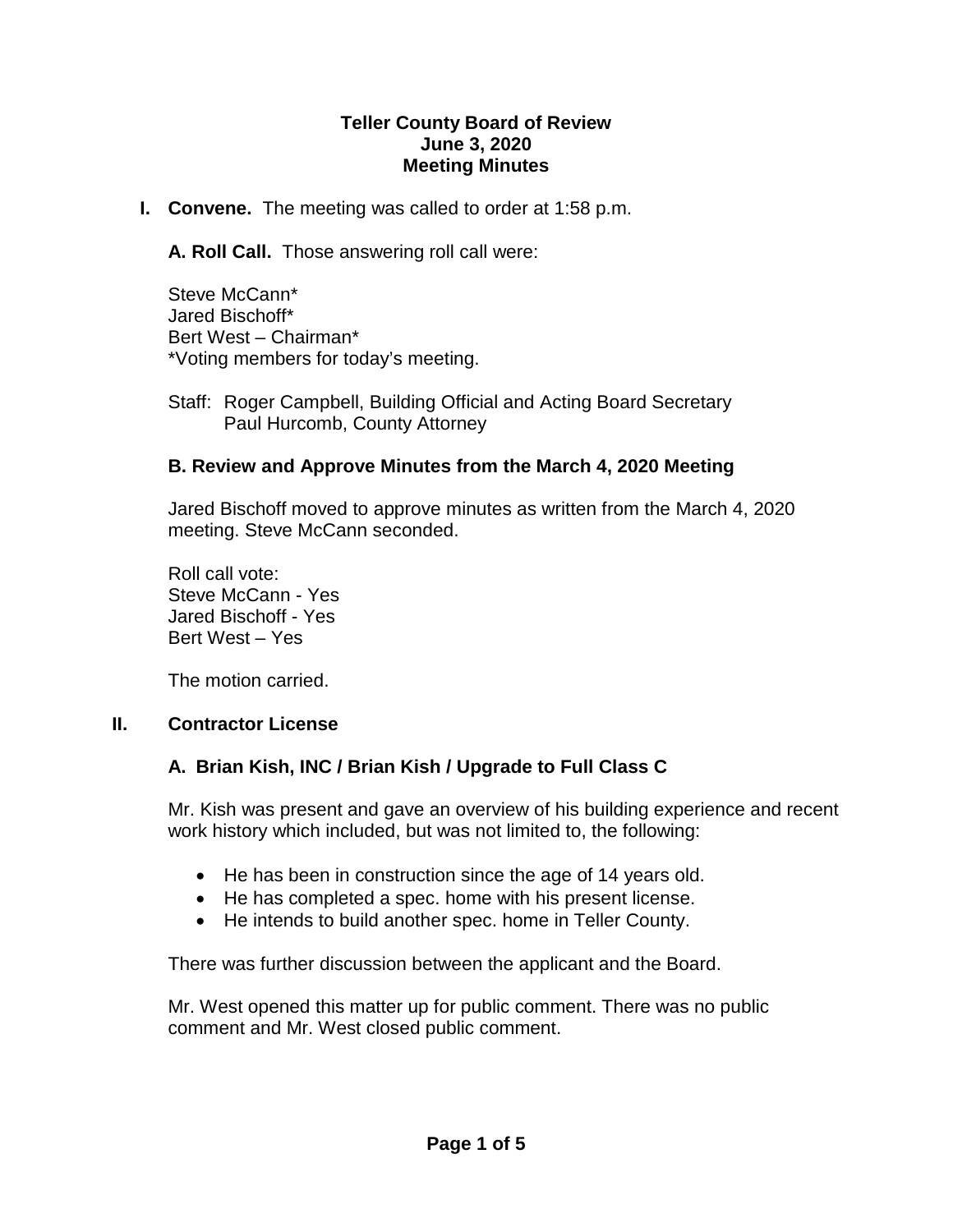Mr. West moved to grant Brian Kish, INC., with Brian Kish as examinee, an Upgrade to a Full Class C License and removing the limited to one project restriction. Mr. Bischoff seconded.

Roll call vote: Steve McCann - Yes Jared Bischoff - Yes Bert West - Yes

The motion carried.

# **B. Custom Renovations, INC. / Mark Tomaszewski / Class C-1**

Mr. Tomaszewski was present and gave an overview of his building experience and recent work history which included, but was not limited to, the following:

- He started working in construction in 1986.
- He became a contractor in Montana in 1988.
- His projects in Montana included spec. homes, decks, siding, windows and residential remodels.
- He is a Certified Mold Inspector.
- He presently holds a Class C License in El Paso County.

Mr. West opened this matter up for public comment. There was no public comment and Mr. West closed public comment.

There was further discussion between the applicant and the Board.

Mr. Bischoff moved to grant Custom Renovations, INC. with Mark Tomaszewski as examinee, a Class C-1 License. Mr. McCann seconded.

Roll call vote: Steve McCann - Yes Jared Bischoff - Yes Bert West - Yes

The motion carried.

### **C. Iron Woman Construction & Environmental Services, LLC. / Thomas Schrock / Class B**

Examinee was not present at this time.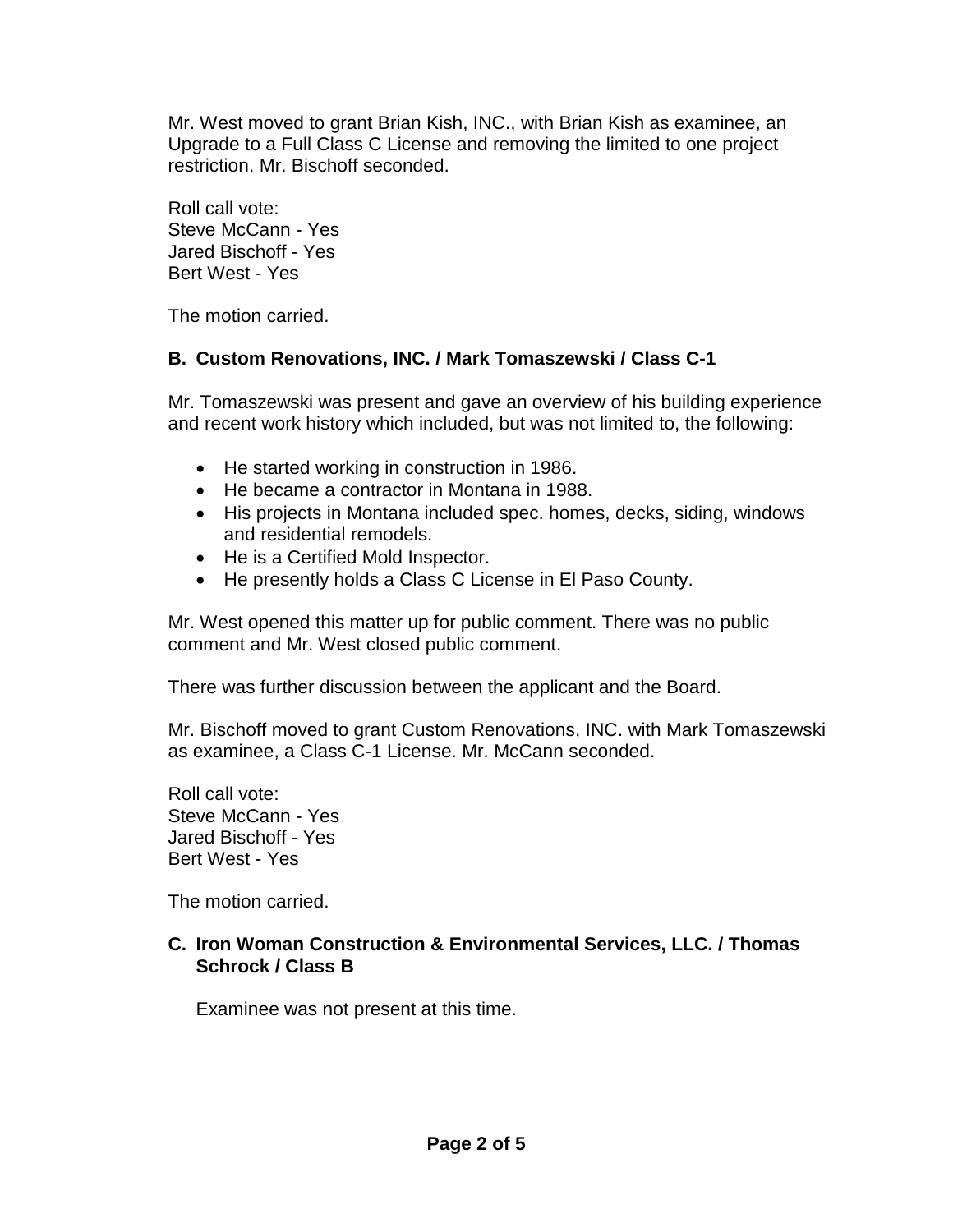# **D. Haltli Construction / Brad Haltli / Class C**

Mr. Haltli was present and gave an overview of his building experience and recent work history which included, but was not limited to, the following:

- He has worked in construction for 30 years in Sioux City.
- He has been installing acoustical ceilings, cabinetry, and millwork for the last 12 years.
- He has property in Teller County and wants to build a couple of homes and anticipates additional projects.

Mr. West opened this matter up for public comment. There was no public comment and Mr. West closed public comment.

There was further discussion between the applicant and the Board.

The Board Members discussed that because of the lack of recent ground up work history that a Class C Limited to 1 project would be the appropriate motion.

Mr. West moved to grant Haltli Construction with Brad Haltli as examinee a Class C License Special Limited License limited to 1 Project. Mr. Bischoff seconded.

Roll call vote: Steve McCann - Yes Jared Bischoff - Yes Bert West - Yes

The motion carried.

### **E. Request from Olya Sharonova representing Mr. Randy Cox at 187 County Road 51, Divide CO for a variance to code requirements.**

Ms. Sharonova and Mr. Cox were present and gave an overview of their request for variance.

- Mr. Cox stated that he would like to build a greenhouse on his property.
- Mr. Cox gave permission for Ms. Sharonova to speak on his behalf.

Mr. West opened this matter up for public comment. There was no public comment and Mr. West closed public comment.

Ms. Sharonova explained that she was seeking an exception to the Teller County Building Department's fee schedule. She asked the Board to view the greenhouse not as an outbuilding, garage, barn or a shed, but as a carport which in the past had been priced for permit fees by inspection count instead of square footage evaluation.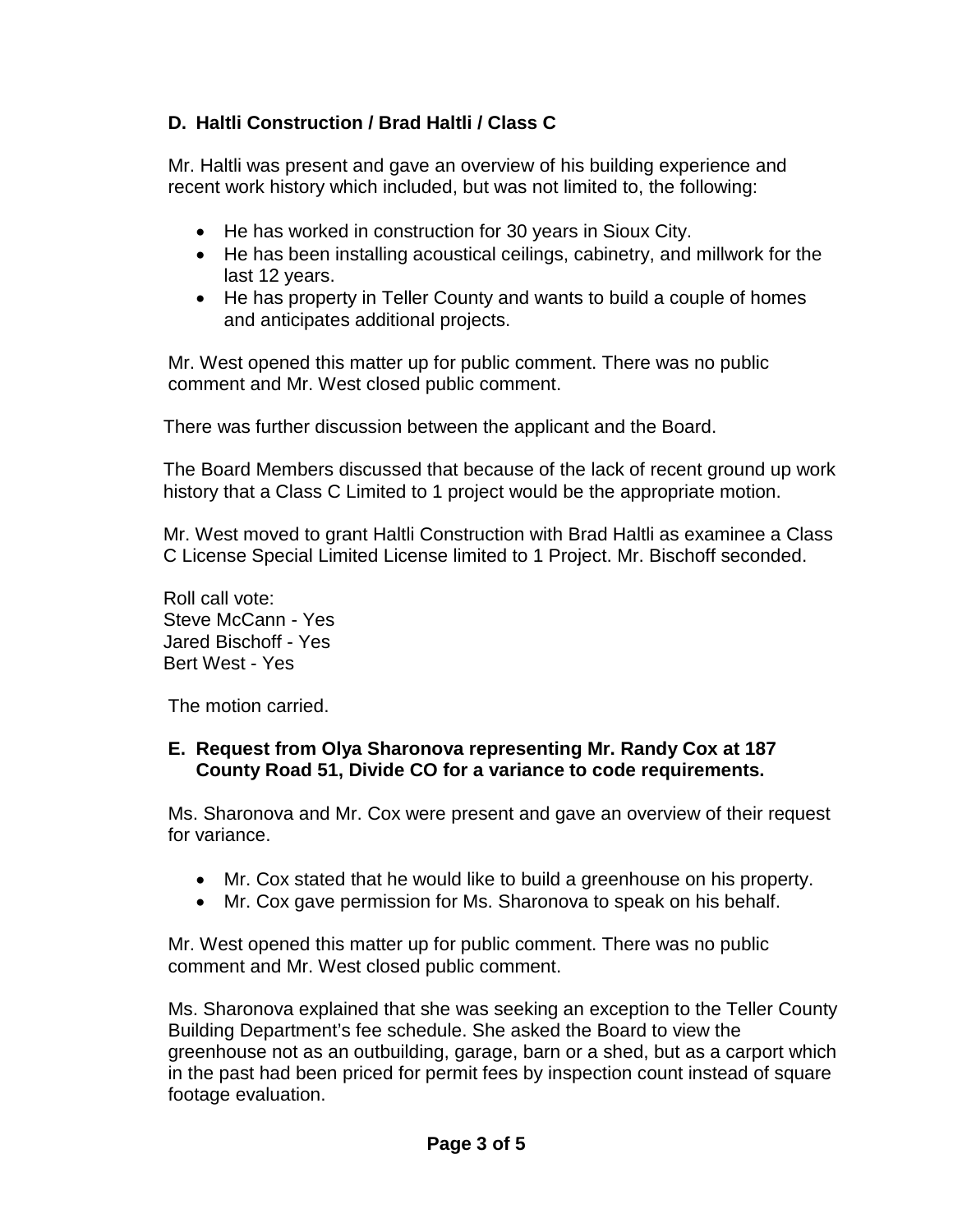Ms. Sharonova handed out sample picture of the intended greenhouse to all Board Members.

In response to a question from Mr. West about the total amount of fees at issue, Ms. Sharapova stated that the Building Department's fees based on the square footage of the greenhouse are \$822 and she requested that the total amount of fees be \$290, comprised of 2 inspection fees of \$50 each and the \$190 plan review fee.

Roger Campbell handed out copies of the permit which included fees to all meeting attendees.

Mr. Campbell, at the request of Mr. West, explained that the first part of the twopart variance request had been satisfied by the submission of an engineering rationale and footing design by the engineer.

Ms. Sharonova reiterated her request for the Board to allow permit fees to be based upon inspection count verses square foot evaluation.

Mr. Campbell stated that when he was previously hired for the Plan Examiner position, that he had been instructed by the former Building Official that inspection only permits were typically on decks and sheds. Mr. Campbell handed out recent permits on two greenhouses not previously submitted in the variance packet to all attendees with square foot evaluation used to determine fees.

There was further discussion between Mr. Cox, Ms. Sharonova and the Board.

Mr. West stated that based upon the information presented, he did not feel that it was appropriate to alter the fees nor was he sure that the Board had the power to do so.

Mr. Hurcomb explained that Article I.B.1 of the Building Code gave the Board of Review the authority to "review all initial appeals and has the power to make special exceptions to the building code or to interpret disputed language in the building code, so long as it is in harmony with the general purpose and intent of the code."

Ms. Sharonova stated that she wanted Teller County to acknowledge that greenhouses need to be put into their own category and not be viewed as outbuildings and to not require engineering.

Mr. Campbell stated that regardless of what the structure is called, it remains a structure and must fall under the requirements for a structure as per Teller County Code Requirements. Mr. Campbell further stated that there are no references in the IRC that provide information to verify the type of construction